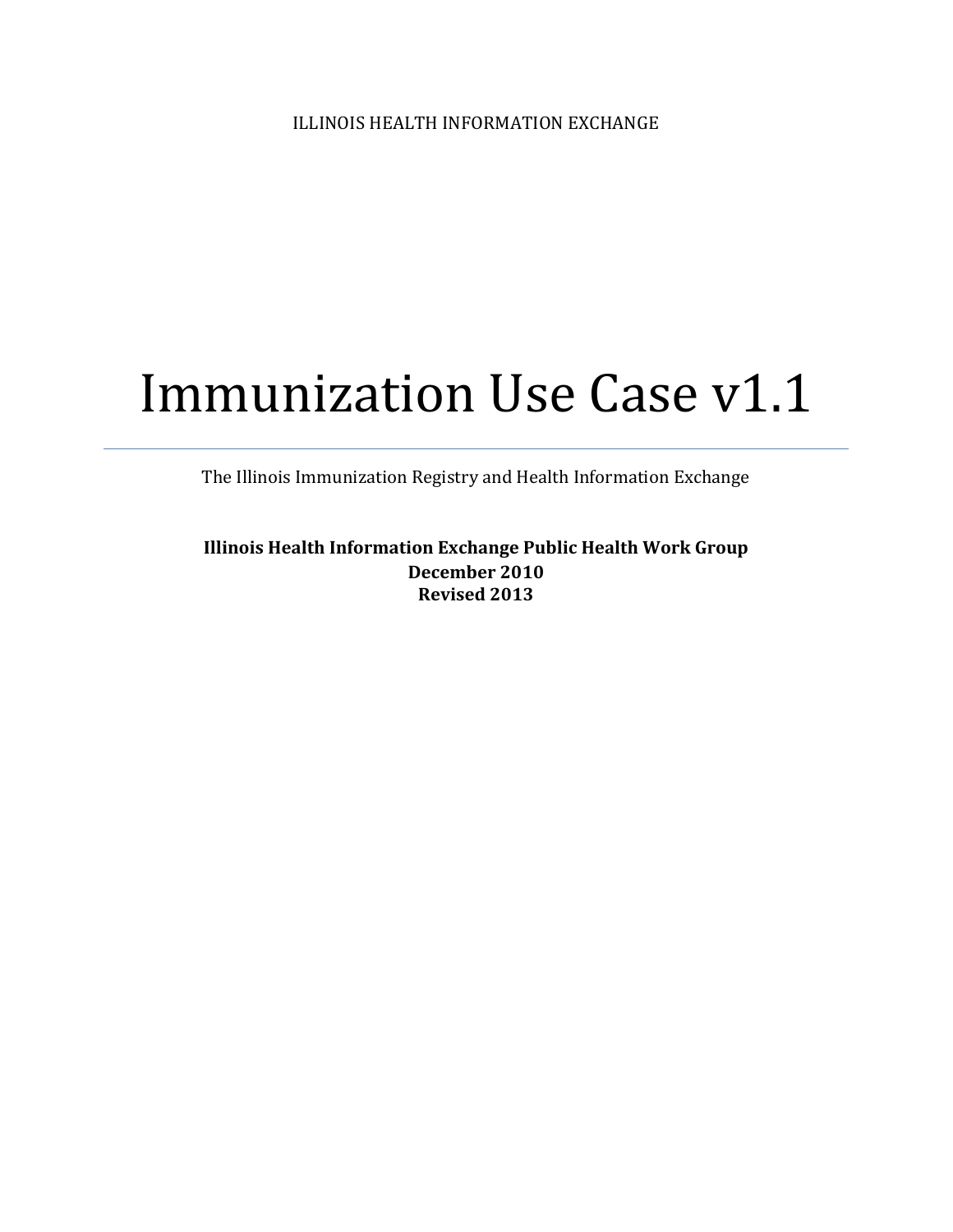## **Table of Contents**

| 1.0        |  |
|------------|--|
| <b>2.0</b> |  |
| <b>3.0</b> |  |
| 4.0        |  |
| 5.0        |  |
| 6.0        |  |
| 7.0        |  |
| 8.0        |  |
|            |  |
|            |  |
|            |  |
|            |  |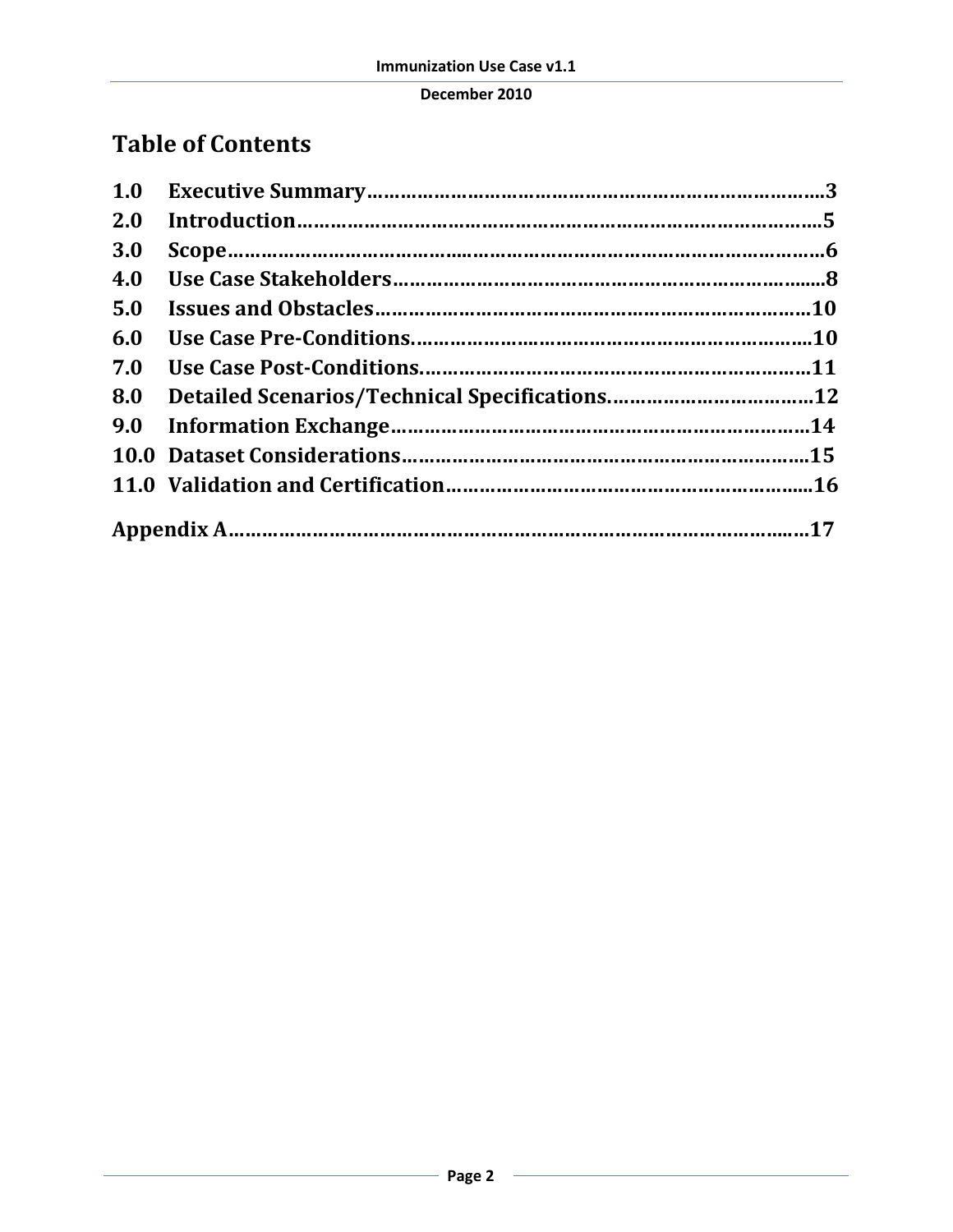## **1.0 Executive Summary**

This Use Case is a product of the Public Health Work Group (PHWG) of the Illinois Health Information Exchange (HIE) Advisory Committee. The Illinois HIE Advisory Committee was constituted as the diverse public healthcare stakeholder body providing input and recommendations on the creation of the Illinois HIE Authority ("the Authority") as the Illinois vehicle for designing and implementing electronic health information exchange in Illinois. The establishment of the Authority marks the formal transition of the work of the HIE Advisory Committee and the Work Groups into alignment with the provisions of Illinois Public Act 096-1331, the Illinois Health Information Exchange and Technology Act.

Generally, the mission of the PHWG is to provide guidance and recommendations to the HIE Advisory Committee or its successors on the exchange of data relevant to public health between HIEs that operate in Illinois and Illinois public health agencies. This will be advanced by

- encouraging the adoption of electronic health records (EHRs) and the use of health information technology (health IT) to improve both individual and population health status and public health outcomes;
- assuring standards-based interoperability and workable data sharing between the public health system and HIEs in Illinois, including the Illinois HIE, local exchanges, and institution-based EHR systems;
- demonstrating and documenting the mutual benefit to public health and healthcare providers in the development of the Illinois HIE;
- assuring policy compatibility with the goals of public health for the use of individual and population health data;
- communicating to and educating the public health system about the value and applications of the Illinois HIE and promoting participation in the HIE by state and local health departments and the broader public health community; and
- promoting the identification of resources for public health to fully participate in HIE planning.

The Illinois Office of Health Information Technology (OHIT) will provide administrative and implementation support to the Authority as it moves forward with the development of the Illinois HIE. It is the intention of OHIT to release a request for proposals in early 2011 that will detail the requirements for the initial design of the Illinois HIE. **The purpose of this Use Case is to document and describe the current state of information flows regarding immunizations in Illinois, and to document and describe the ideal state in a future system that includes expanded electronic health information systems and**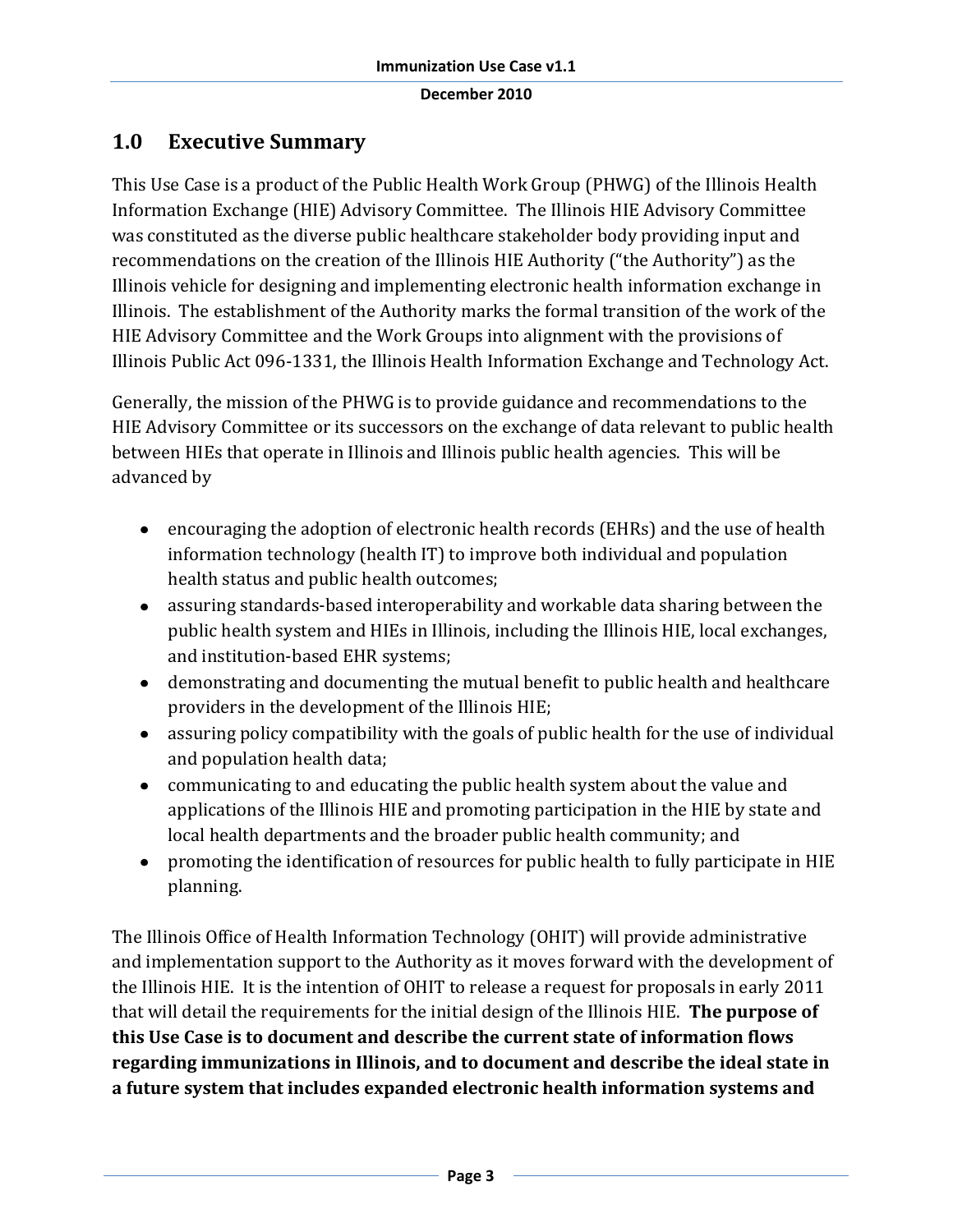**HIE.** The PHWG expects that the Use Case will be one of many inputs into the upcoming RFP process, and will be a scored element of the process to award the contract to design and build the Illinois HIE.

Making a priority of integrating Illinois' immunization registry in Illinois' HIE planning is justified by its specific inclusion in the federal rules for Meaningful Use under the EHR Incentive Programs, including the criterion for "electronic submission to immunization registries". Because the Illinois immunization registry is already employing federal health information technology funding to upgrade the registry, now is the right time to work to integrate it with the emerging HIE development plans. Additionally, supporting bidirectional communications between the registry and healthcare providers has the following benefits:

- Reduces death, morbidity, disability
- Enables stakeholders to meet Meaningful Use
- Enriches clinical records to enhance decision support for providers
- Increases patient safety and quality of care
- Increases system efficiency, reduces redundancy and repetition of services
- Which in turn decreases overall cost of providing immunization services
- Results in a more complete description of population-level health outcomes
- Which in turn allows for better allocation of public resources to support more effective immunization practices
- Increases capacity to prevent vaccine-preventable diseases
- Provides a structural model for other governmental public health systems to be integrated with EHR/HIE

The PHWG Immunization Use Case addresses several aspects of immunization information, including: immunization status for specific populations as well as the general population; the automated integration of electronic immunization data into Illinois' immunization registry and case management databases; vaccine supply management and the automated integration of immunization and vaccine information into supply chain and product management tracking functions; and automated functionalities related to Illinois statutory requirements regarding elementary school attendance.

This Use Case is divided into the following Sections:

- 2.0 Introduction
- 3.0 Scope
- 4.0 Use Case Stakeholders
- 5.0 Issues and Obstacles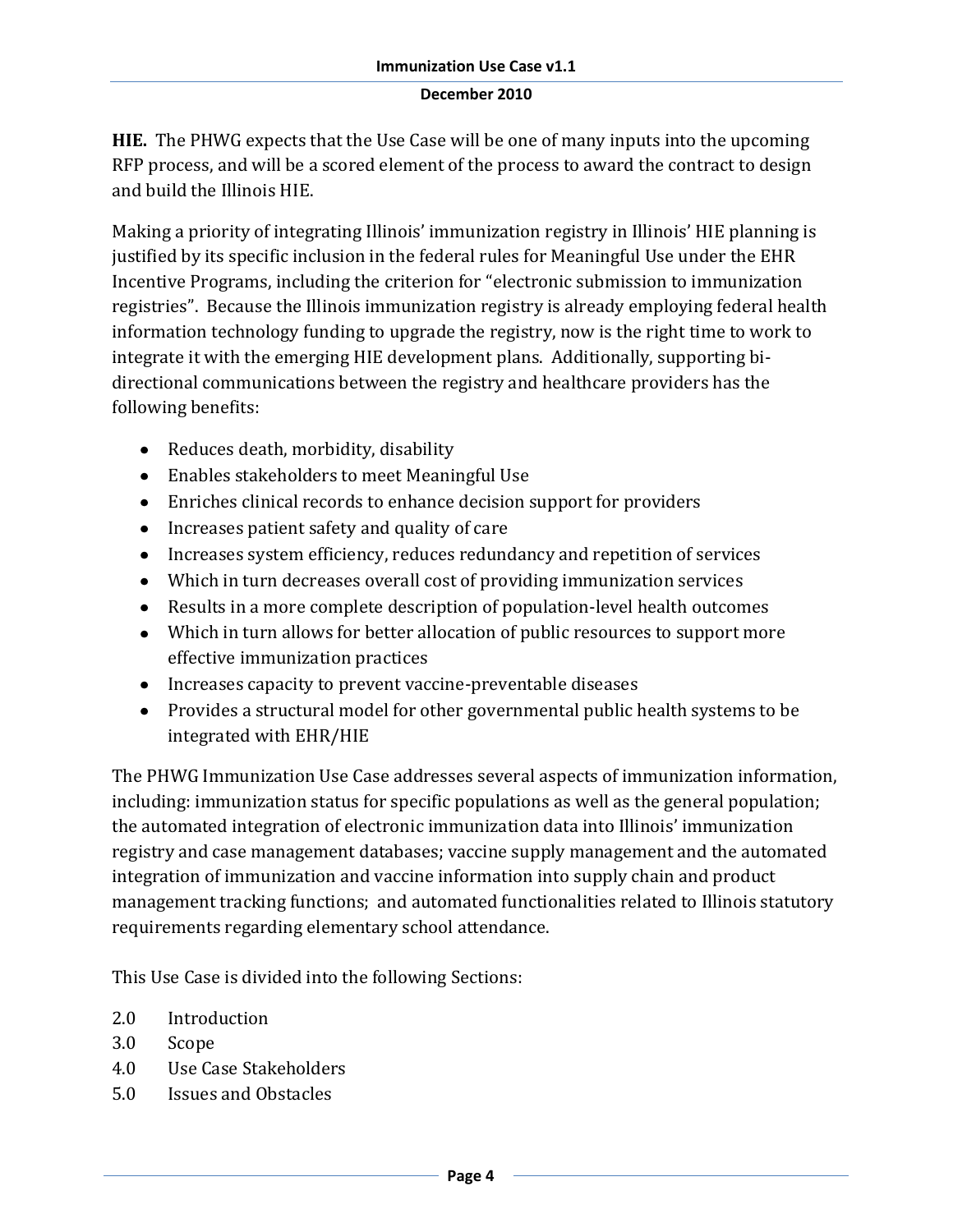- 6.0 Use Case Pre-Conditions
- 7.0 Use Case Post-Conditions
- 8.0 Detailed Scenarios/Technical Specifications
- 9.0 Information Exchange
- 10.0 Dataset Considerations
- 11.0 Validation and Certification

## **2.0 Introduction**

Vaccines save lives routinely and in times of outbreaks – they are one of the ten great Public Health Achievements of the last century. From a variety of perspectives, including medical and financial, the public benefits when the whole population is vaccinated against disease are immense; providing individual and population level protection against illness and death caused by infectious diseases. Simplifying the reporting, tracking, and monitoring of immunizations in the population through use of a registry that is interoperable with the clinical EHR, will pay off in helping to ensure that appropriate immunizations are administered to everyone.

Immunizations are a proxy measure for the overall health of the population; the idea being that if people are appropriately immunized they are also receiving other preventive and primary care. As such they are an important quality indicator for public health departments, health care organizations, and consumers to monitor for continuous improvement.

The PHWG chose to provide a clear pathway for interoperability between clinical providers and the Illinois immunization registry, the Illinois Comprehensive Automated Immunization Registry Exchange (I-CARE). The secure exchange of this data will allow Illinois to increase the number of children and adults participating in the immunization registry, eliminate double entry of immunization data by providers, reduce the risk of care interruption, and ensure widespread use of the registry to establish greater accuracy on Illinois and national immunization levels. Eventually the immunization registry may become part of the public health node on the Illinois HIE.

I-CARE is an immunization registry application developed by the Illinois Department of Public Health (IDPH), allowing heath care providers to share immunization records of Illinois residents. I-CARE is designed to help providers collect, store, analyze, and report their patients' immunization data as well as access patient records for information about immunizations administered outside their practices. I-CARE currently stores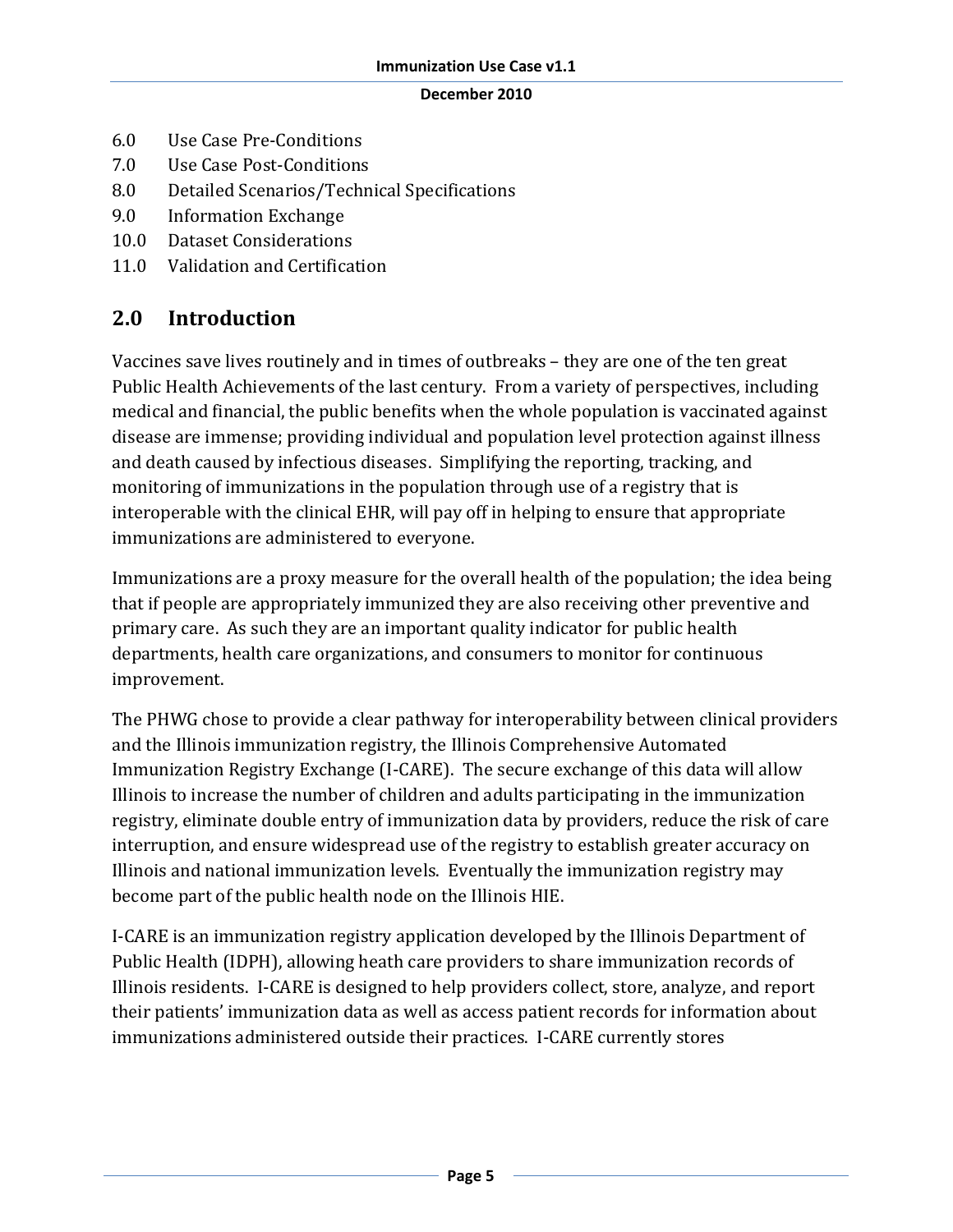immunization information on approximately 4 million patients and contains nearly 40 million records.<sup>1</sup>

Among the functionality available to I-CARE users is the capability to: forecast immunization due dates; prevent duplicate immunizations; follow CDC's immunization schedule for children and adults; produce a health record and pre-printed school physical forms; record patient contraindications, adverse reactions, and immunities; track vaccine inventory; collect patient demographic data and insurance eligibility; maintain running progress notes; and schedule appointments as well as track and notify patients of upcoming due dates. I-CARE has also incorporated additional data fields to track and record body mass index, height and weight, blood pressure, and blood lead screenings.

I-CARE can accept data from Cornerstone (the statewide data management information system developed to effectively measure health outcomes and facilitate the integration of community maternal and child health services provided to Illinois residents by the Illinois Department of Human Services) through daily batch flat file transfers. Data entered directly into the I-CARE web-portal is available in real-time. IDPH is currently working with providers to enable secure messaging directly between a provider's EHR and I-CARE. I-CARE is able to accept HL7 data, in versions 2.31 and 2.51, from outside sources and is prepared to accept batch data through a secure STP site, which it will use to populate the registry. IDPH anticipates implementing 2-way real time patient data exchange in early 2011.

This immunization registry Use Case focuses on the needs of consumers, clinicians, registries, and public health carrying out routine care activities associated with immunizations. This Use Case also recognizes that the technical infrastructure for the immunization registry supports routine immunizations by governmental public health and other healthcare providers as well as emergency situations arising from outbreaks, epidemics and natural disasters. This Use Case does not address all the operational possibilities of the immunization registry – but will focus on universality, the functionality of providers receiving real time feedback regarding immunization status, reminder recalls, vaccine and drug administration reporting, immunization monitoring, vaccine and drug inventory reporting, and reporting and notification of adverse events.

## **3.0 Scope**

l

Since widespread adoption of the EHR and meaningful use of that record is the goal of the national and statewide health IT agenda, this Use Case for immunization data exchange

 $<sup>1</sup>$  Illinois Department of Public Health, 2010.</sup>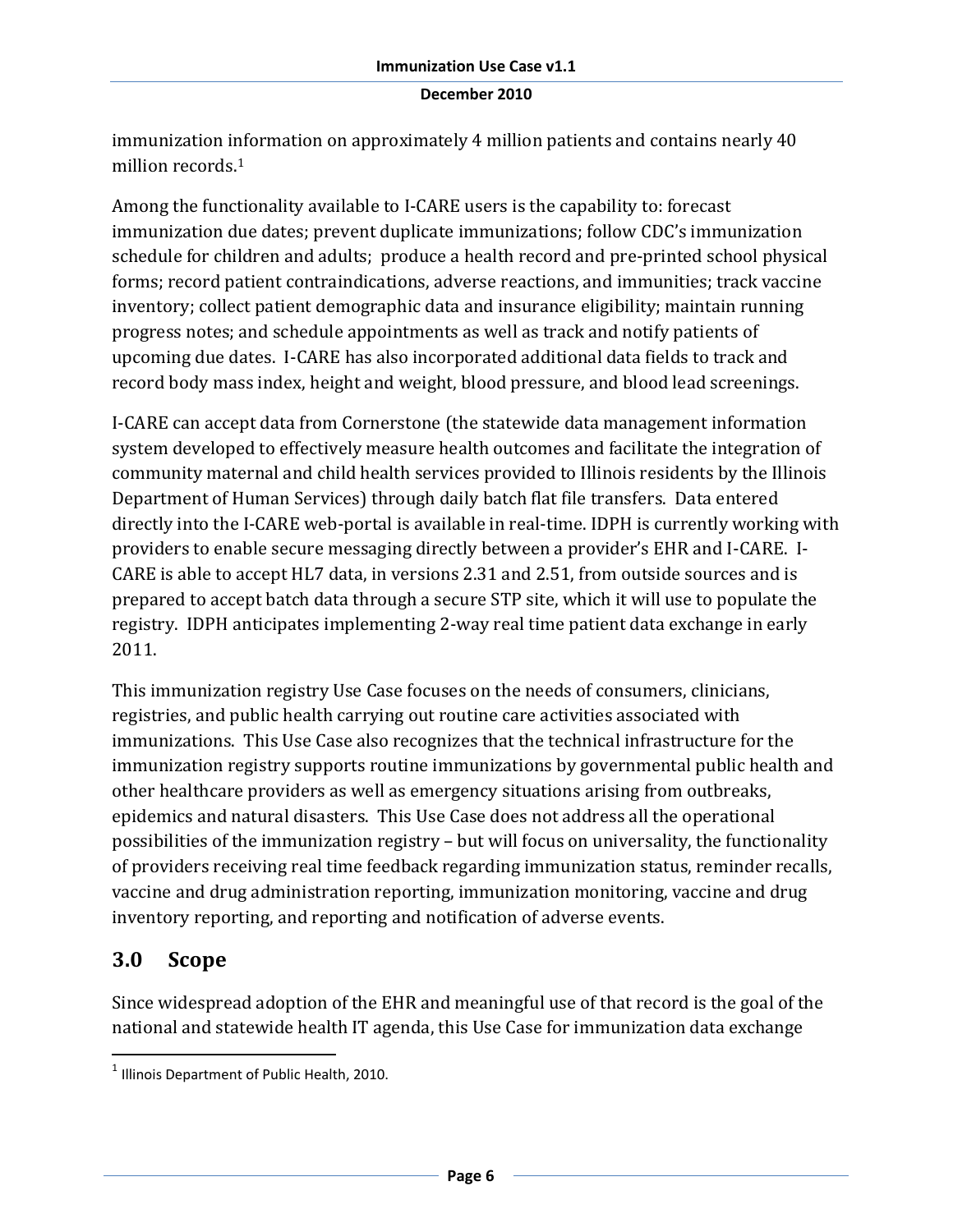between the clinical provider's EHR and I-CARE will provide clinicians, technology vendors, and the State the opportunity to align the technical specifications for exchange. The Use Case will present the public health workflow, perspectives, pre and post conditions, and include the actions required to exchange specific patient care data between clinical providers and state and local public health departments through I-CARE. This Use Case also outlines how, as the HIEs becomes operational, they will facilitate bi-directional exchange. The PHWG Use Case for the Illinois immunization registry addresses the following:

- Access to information about who receives or needs to receive specific vaccines, including:
	- o Patient demographics, physician orders, vaccine administration data, and adverse events data
- The ability to report and track vaccines, including:
	- o Measuring and reporting immunizations with a minimum burden assessed on the provider
	- o The aggregation of health information for the purpose of public health reporting of immunizations
	- o Recall data and supply management data
- Documentation of vaccine administration
- Ability to provide reminders about immunization to patients
- Ability to provide aggregate reports of immunizations in a practice
- Ability to expand I-CARE beyond traditional medical and healthcare settings
- Ability to identify and electronically exchange information describing the immunizations of the population, both routine and emergency. This gives both providers and public health the capability to request real time information from the registry.

## **3.1 Criteria for Meaningful Use for Public Health in Illinois**

The value of the creation and implementation of criteria for Meaningful Use for public health is in the promotion of unified standards, the development of interoperable data stores, and the establishment of a foundation for future efforts to leverage information technology for public health practice in Illinois.

The PHWG recognizes the challenges inherent in implementation of new methods and workflows for data sharing. These challenges may include a) development of interface engines or web service engines that message data b) harmonization of semantic knowledge into a common format c) allocation of limited IT resources to accomplish technical implementation tasks d) incorporation of security and consents in health information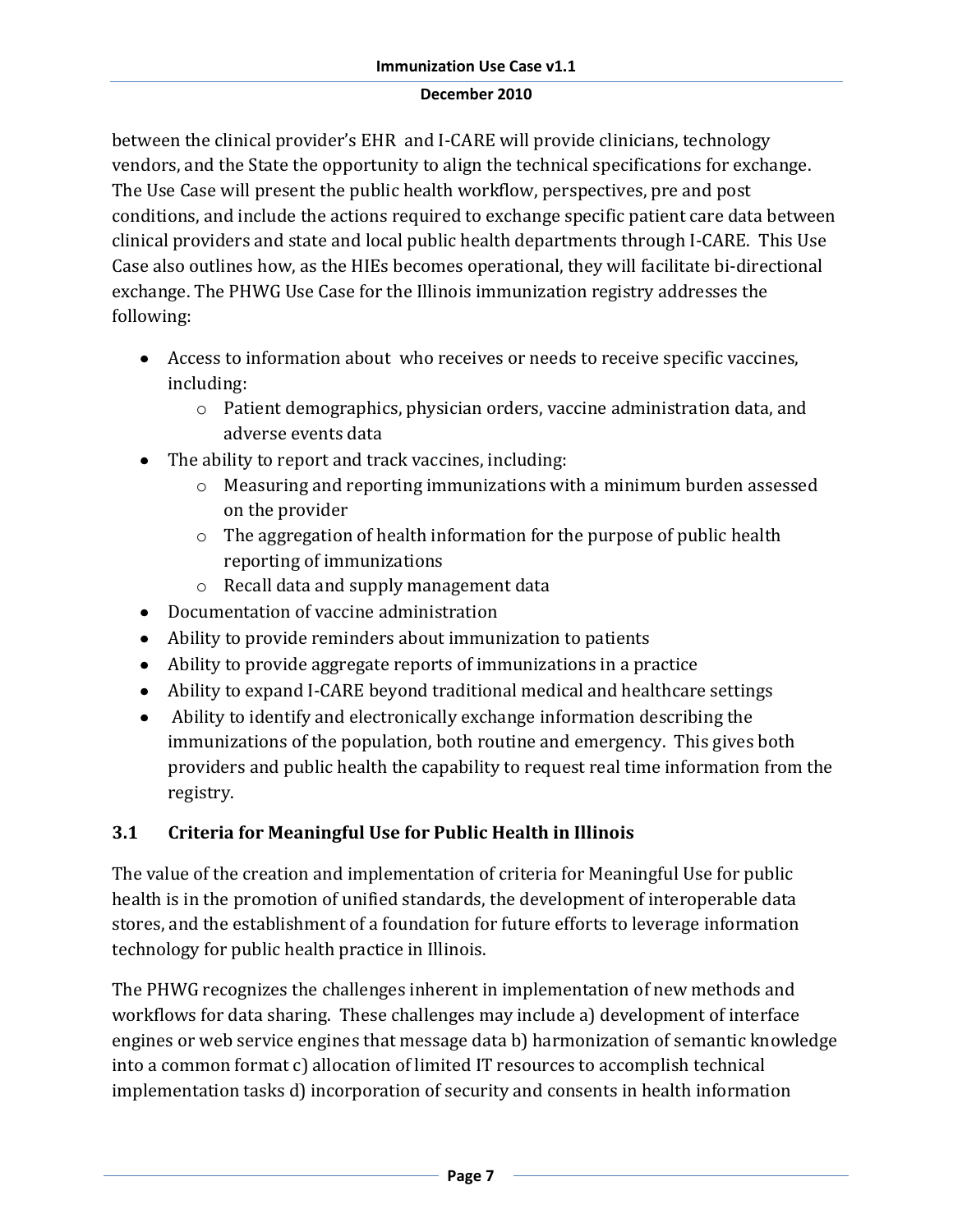exchange and e) maintenance and certification of the accuracy of electronically detected and transmitted data.

To that end, this document will summarize the recommendations for messaging of data to public health as a part of the HIE and in the effort to meet the Stage 1 Meaningful Use criteria for public health. The two initial Use Cases to be developed by the PHWG will be the transmission of data to the state immunization registry and electronic laboratory reporting. It is not coincidental that these two Use Cases correspond to existing robust reporting systems at the state level: I-CARE and I-NEDSS. The general philosophy in the development of infrastructure to support the public health Use Cases is to leverage existing implementation guides and standards to promote a short term/current state messaging implementation framework, while also looking forward to the future for a longer term/future state framework to be developed in parallel. We will provide these two paths to enable use of existing systems while also providing a roadmap for the future of public health surveillance infrastructure. We will also give some examples of ways these standards can be implemented to permit sustainability, auditing and certification, and minimal impact on existing public health work processes.

## **4.0 Use Case Stakeholders**

The primary stakeholders for HIE for immunizations are listed below and defined by their functional role related to either submitting and/or retrieving immunization information electronically through EHRs and HIEs.

| <b>Stakeholder</b> | <b>Working Definition of Role</b>                                   |
|--------------------|---------------------------------------------------------------------|
| Patient            | Members of the public who require immunizations. May also           |
|                    | include a person who can act on behalf of the patient, such as a    |
|                    | parent. Patient consent is required to participate in I-CARE.       |
| Clinician          | Health care providers with direct patient care responsibilities,    |
|                    | including ordering clinicians and providers of care in all health   |
|                    | care delivery settings. Eligible professionals participating in the |
|                    | Medicare and Medicaid EHR Incentive Programs. Programs              |
|                    | demonstrating fulfillment of the immunization objective.            |
|                    | Providers would both submit and retrieve data.                      |
| Health care        | All health care delivery organizations that provide vaccines to     |
| delivery           | children and adults. Examples of healthcare organizations include   |
| organization       | hospitals, physician practices, Federally Qualified Health Centers, |
|                    | and long term care facilities that manage the delivery of care and  |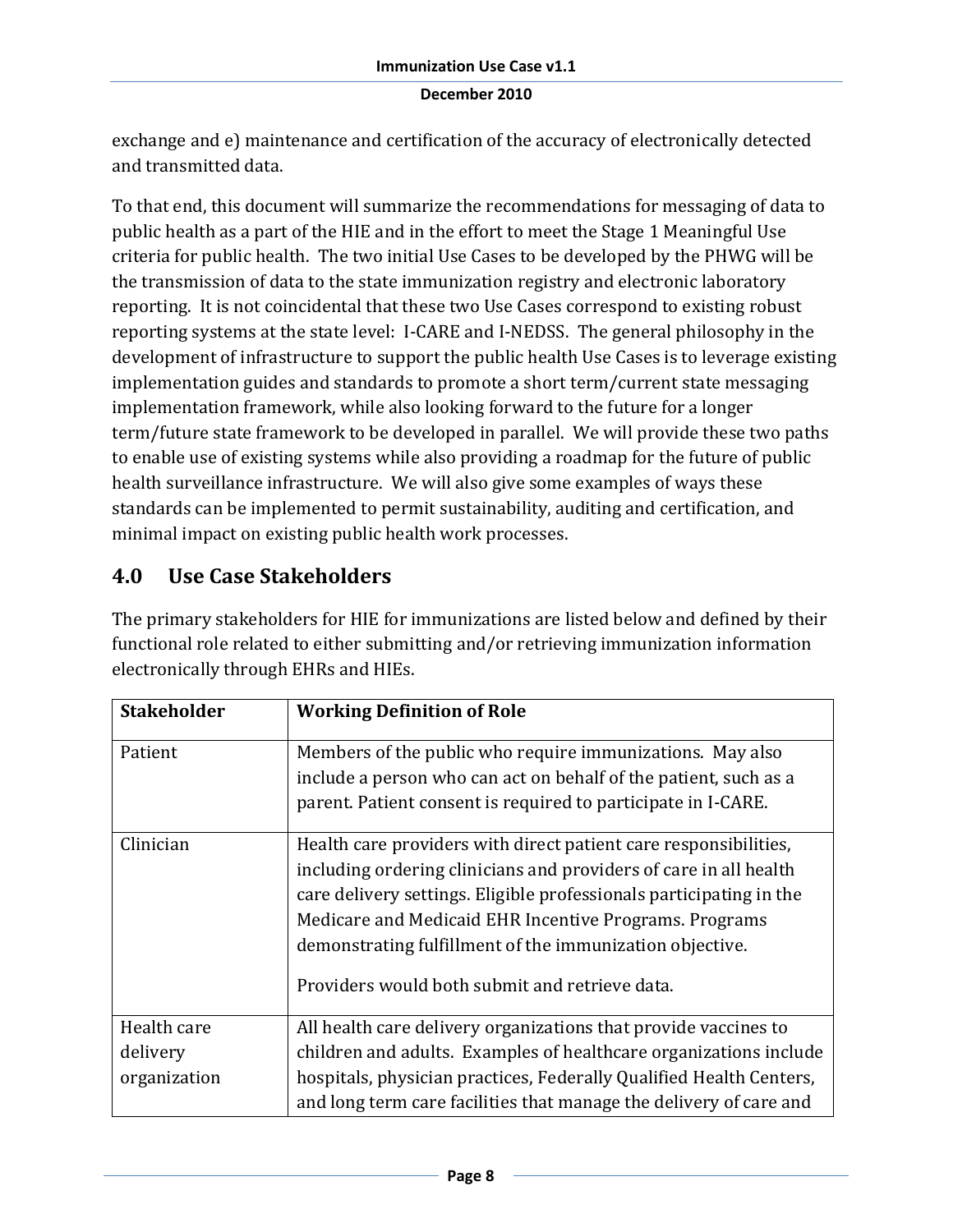|                                                                                           | maintain personal health records with immunizations.                                                                                                                                                                                                                                                                                                                                       |
|-------------------------------------------------------------------------------------------|--------------------------------------------------------------------------------------------------------------------------------------------------------------------------------------------------------------------------------------------------------------------------------------------------------------------------------------------------------------------------------------------|
|                                                                                           | Health care delivery organizations would both submit and<br>retrieve data.                                                                                                                                                                                                                                                                                                                 |
| Local health<br>department                                                                | Public health agencies that manage delivery of immunizations,<br>maintain personal immunization records, and enter immunization<br>record for individual patients into Cornerstone or I-CARE. Uses<br>population-based immunization coverage levels for the purpose<br>of improving immunization rates in the population.<br>Local health departments would both submit and retrieve data. |
| Illinois<br>Comprehensive<br>Automated<br>Immunization<br>Registry Exchange<br>$(I-CARE)$ | The Illinois Department of Public Health's web-based<br>immunization registry application housing information on public<br>and private patients receiving immunizations.                                                                                                                                                                                                                   |
| <b>Local Health</b><br>Information<br>Exchange                                            | Local conduit for sharing electronic health information among<br>certified participants in exchange and the Illinois Health<br><b>Information Exchange.</b>                                                                                                                                                                                                                                |
| <b>State Health</b><br>Information<br>Exchange                                            | State conduit for sharing electronic health information among<br>local HIEs, interstate exchanges, certified participants in<br>exchange, and state and federal data sources.                                                                                                                                                                                                              |

There are a number of secondary stakeholders who use immunization data in a wide variety of ways but who would primarily be accessing the data through the I-CARE system rather than the HIE. These include: community-based organizations, family case management services, schools and daycare centers, Cornerstone, the Department of Healthcare and Family Services (State Medicaid), and public and privacy vaccine experts. Additionally, secondary stakeholders in public and population health may access aggregated data from either I-CARE or the HIE to support assessment, assurance and advocacy. This functional aspect of HIE will be more fully addressed in subsequent Use Case documents.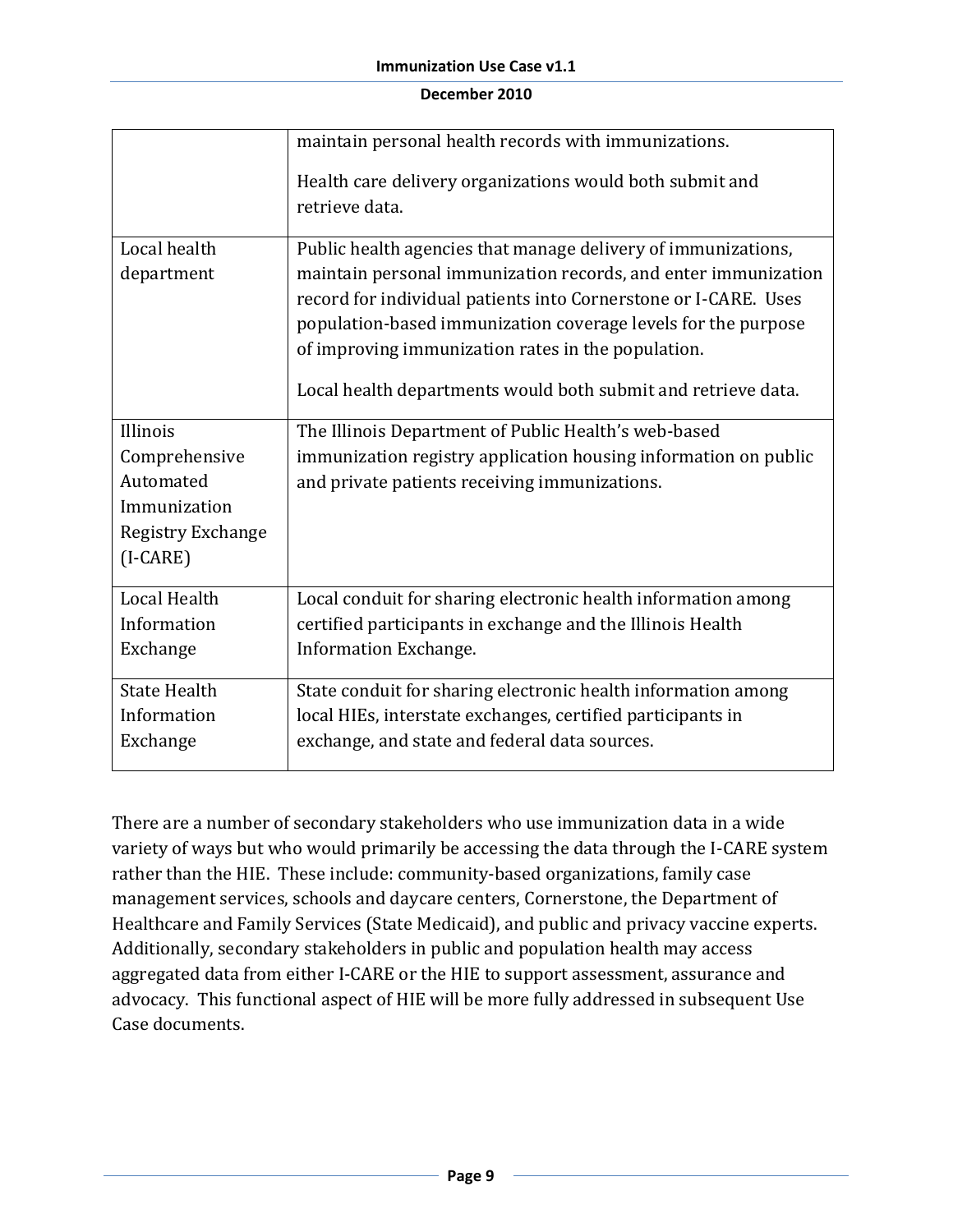## **5.0 Issues and Obstacles**

Realizing the full benefits of health IT is dependent on overcoming a number of issues and obstacles in today's environment. Inherent is the premise that some of these issues and obstacles will be cross-cutting and therefore will apply to all the Use Cases developed by the PHWG, while others are unique to this specific Use Case. This Use Case promotes the standardization of data messaging either directly to I-CARE or to the proposed public health node on the Illinois HIE.

Generally, the issues and obstacles applicable across all Use Cases are related to the adoption of health IT and the concerns of clinical workflow integration and workforce education, and the use of standards to promote data interoperability and facilitate HIE. These issues, while critical to the success and widespread implementation to the exchange of immunization data, are outside the scope of this Use Case and, are being addressed by the multiple federally funded programs to encourage the widespread use of health IT and HIE created under the Health Information Technology for Economic and Clinical Health Act of 2009.

In addition to the cross-cutting issues and obstacles identified above, several issues or obstacles exist that are specific to this Use Case and include:

- Immunization schedules, as well as local, school and state interpretations of published schedules, vary between jurisdictions and are not available in an electronic interoperable form for inclusion in EHRs, Personal Health Records (PHRs), or registries.
- As personally controlled health records evolve, it is possible that the consumer's PHR or health data bank may contain immunization information supplied directly by a clinician; however the standards by which that information can be properly attributed are not currently harmonized.
- It is acceptable for providers to accept patient's self-report as long as it is documented as such in the medical record.
- From state to state, policies vary regarding patient consent regarding treatment and the release of immunization information in the event of a public health emergency.
- I-CARE is a web-based registry and can be used by providers without an EHR. Therefore, providers may choose not to adopt or upgrade their EHRs with an immunization/I-CARE module.

## **6.0 Use Case Pre-Conditions**

Pre-conditions are the conditions that must be in place before the start of the use case.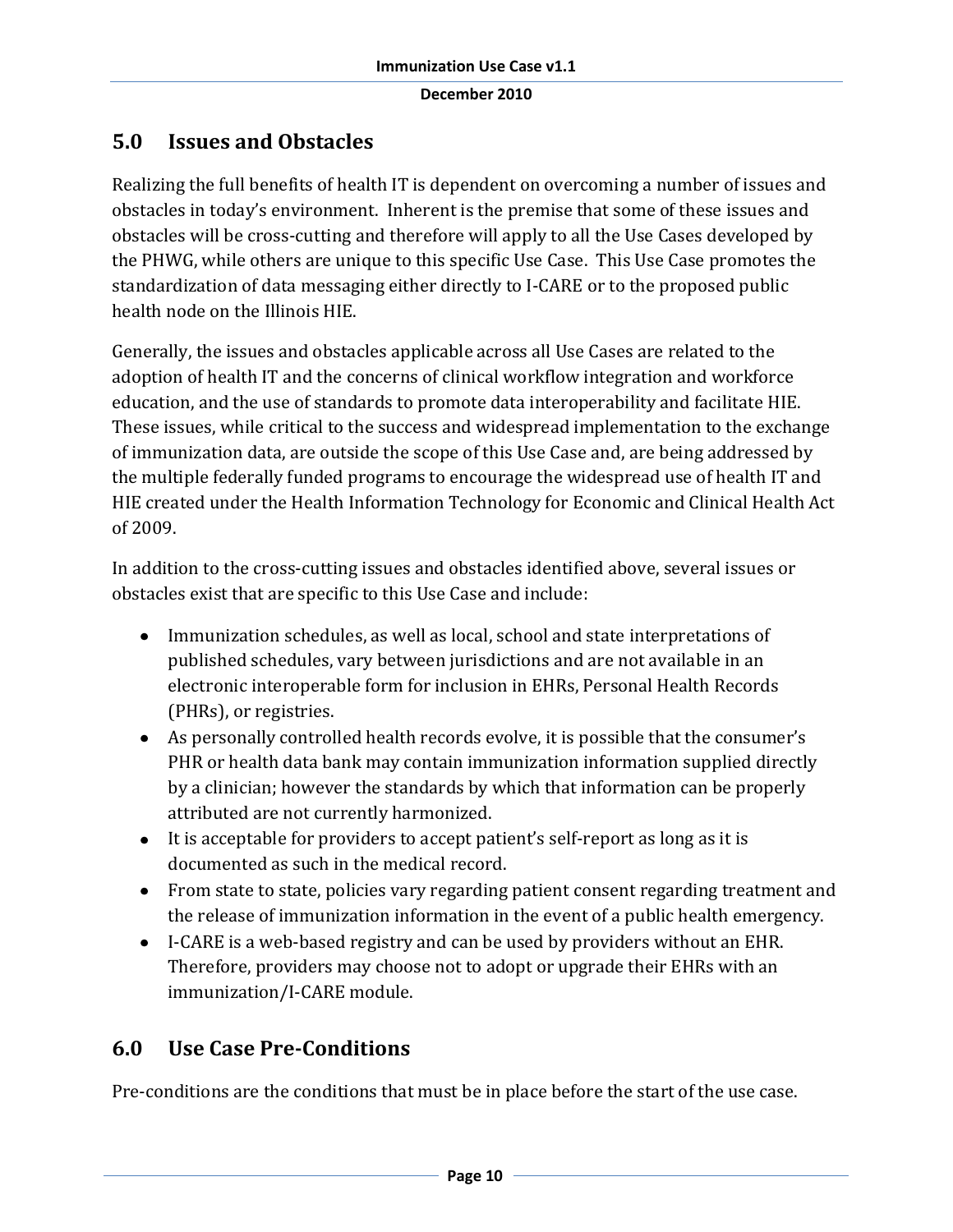This includes, but is not limited to, the state of a stakeholder, data that must be available somewhere, or an action that must have occurred.

- Health care provider has completed the I-CARE registration process, including the user agreement
- Health care provider is located in Illinois and has administered an immunization
- Health care provider has the consent of the patient, or a child's parent or guardian, to participate in I-CARE
- Data system technical specifications
	- o Provider's EHR will be able to record data elements required by I-CARE
		- See I-CARE HL7 Specs for data field requirements for HL7 messaging to I-CARE
	- o Messaging will adhere to I-CARE approved data exchange file specifications; EHR technology supporting HL7 2.3.1 or 2.5.1 messaging standards
		- See HL72.3.1 and HL7 2.5.1 implementation guides, available online
- Memo of Understanding between the Authority and IDPH for implementation, routing and query functions using the Illinois HIE

## **7.0 Use Case Post-Conditions**

Post-conditions are the conditions that will result or be the output from the Use Case. This includes, but is not limited to, the state of the stakeholder upon conclusion of the Use Case, data that was created or now available, and identification of actions that may serve as preconditions for other Use Cases.

#### **Systems**

- 1. Local, state and federal public health agencies will have higher quality data and can develop effective programming to improve immunization rates in targeted populations and ensure prevention of vaccine preventable diseases.
- 2. In a public health emergency, central storage of immunization data would improve the ability to track vaccinations given and where vaccine is needed.
- 3. Vaccine experts will have more usage data to draw on for future decisions/recommendations.

## **Individual**

1. Patient receives needed immunization at appropriate time and can check PHR to know when future immunizations are due.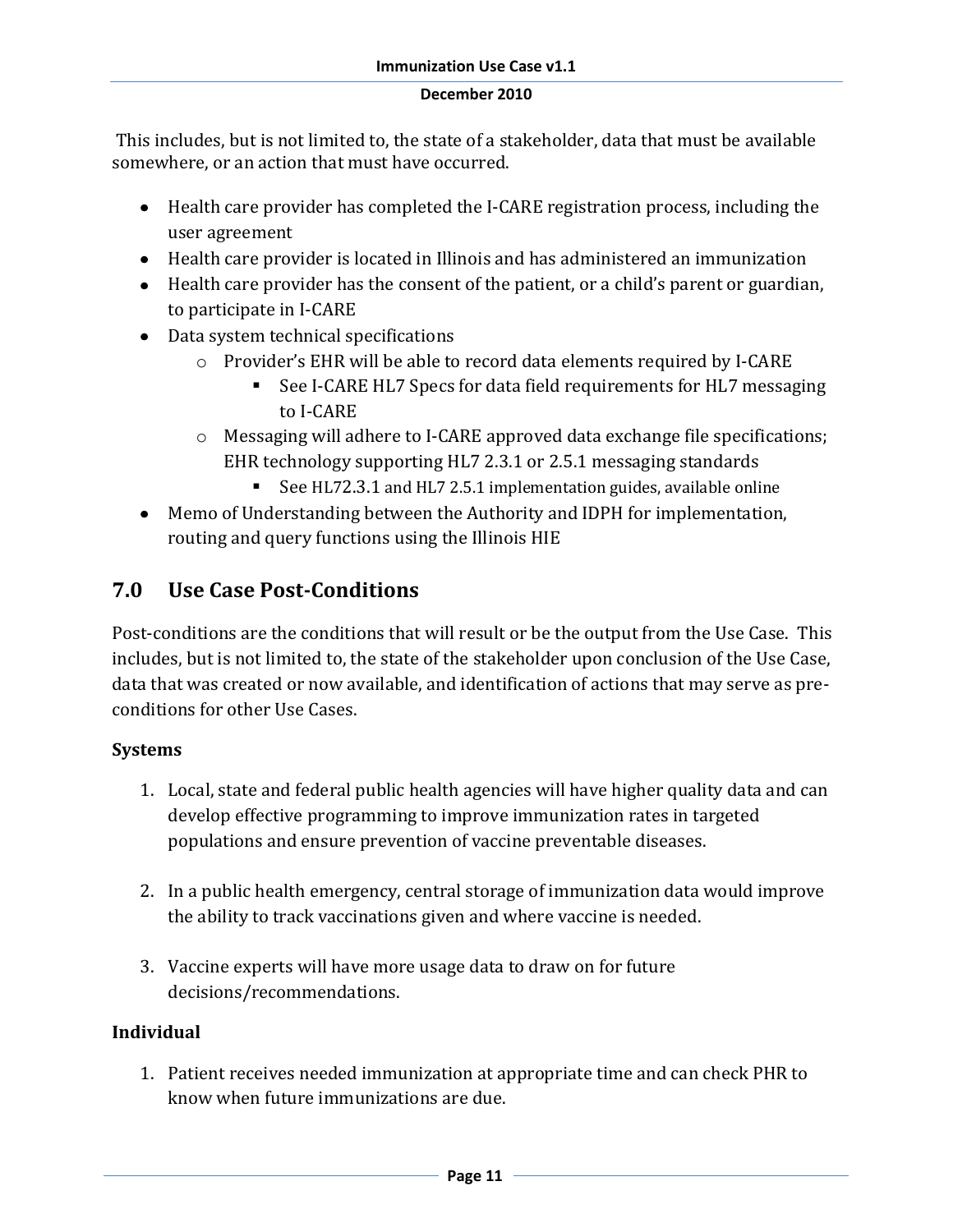2. Clinician has access to previous immunizations given and can make appropriate clinical decisions on what additional immunizations are needed.

## **8.0 Details Scenarios/Technical Specifications**

I-CARE is the immunization registry in use by IDPH. This system has a web-based interface that permits manual entry of client information. In addition to the web-based system, there is the capability to receive HL7 messages from stakeholders of vaccine recipients and incorporate this information into the registry. The necessary fields are listed in the I-CARE HL7 Specs.

Much as with electronic laboratory reporting, messaging is currently planned to occur using HL7 2.3.1, and sent to the registry using Secure FTP to the MoveIT system at the state level. It is anticipated that future standards will incorporate the use of XML based methods of data transfer, and a web services model to enable transmission of data.

For Stage 1 Meaningful Use, the focus of data sharing will be unsolicited messages to the state immunization registry, I-CARE. It is anticipated that bidirectional, real-time data transmission will be achievable to I-CARE in 2011. Future stages of Meaningful Use will incorporate these features. Vendors and developers are asked to refer to the following implementation guides with the full description of immunization messaging standards for HL7 2.3.1 and HL7 2.5.1:

- $\bullet$  HL72.3.1 <http://www.cdc.gov/vaccines/programs/iis/stds/downloads/hl7guide.pdf>
- $\bullet$  HL7 2.5.1 [http://www.cdc.gov/vaccines/programs/iis/stds/downloads/hl7-guide2010-](http://www.cdc.gov/vaccines/programs/iis/stds/downloads/hl7-guide2010-508.pdf) [508.pdf](http://www.cdc.gov/vaccines/programs/iis/stds/downloads/hl7-guide2010-508.pdf)

Messages to the immunization registry shall be sent as VXU message types (i.e., unsolicited vaccination record update). Infrastructure to support the ACK response to a VXU message type should also be planned with modifications possible at the vendor site with a repeat send of message. Examples of methods of implementation are shown below (Figure 7-1).

It is anticipated that as national standards mature for the transmission of data to governmental agencies, new standards will emerge. For example, a candidate for a new standard that already is in use on the federal level in some domains of data exchange is the National Information Exchange Model (or NIEM) model. As there is maturation in the exchange of health information, new standards will be discussed with stakeholders and pursued where appropriate.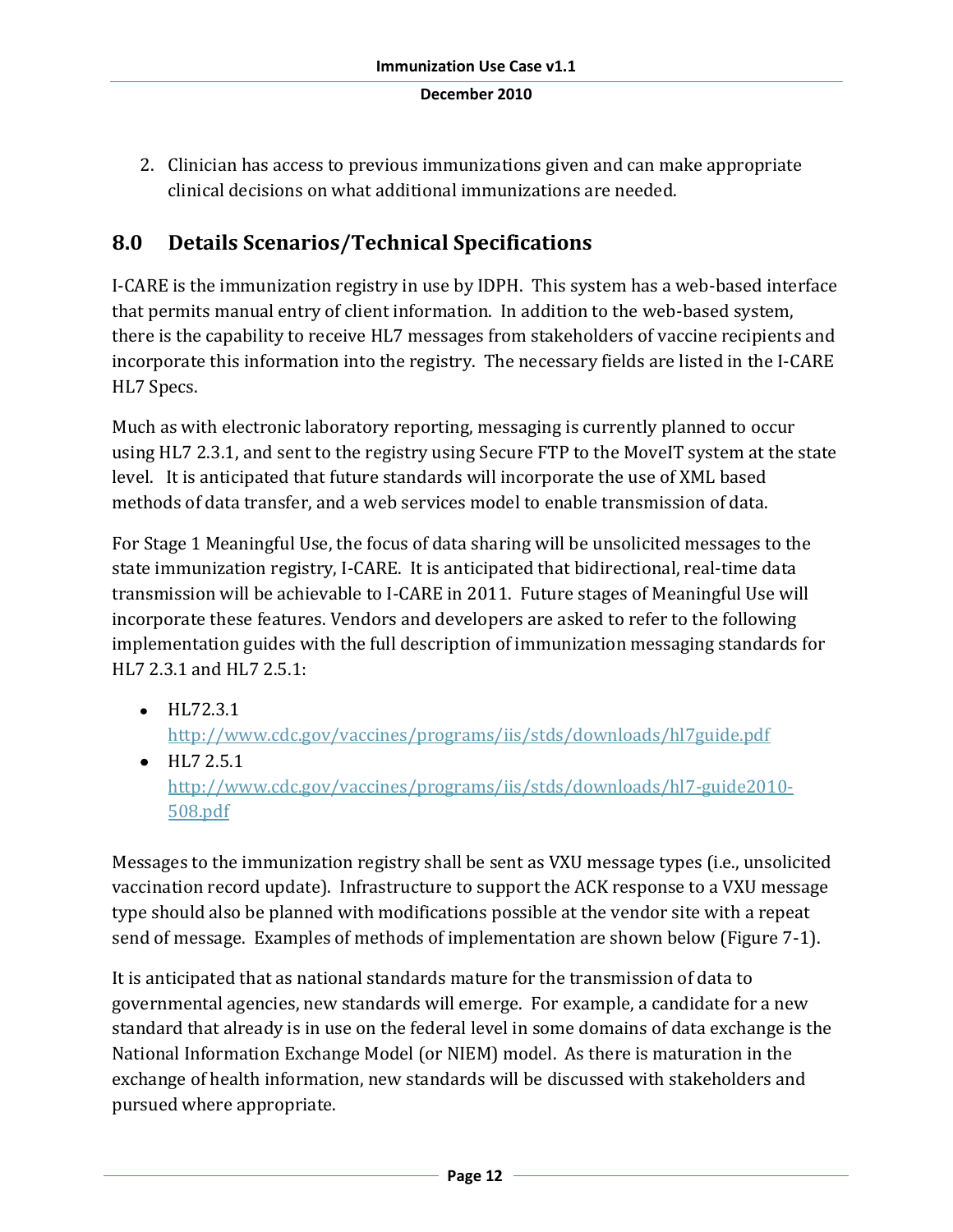



**Unsolicited Immunization Record** 

**I-CARE for immunization history** 

## **9.0 Information Exchange**

Messaging to the state I-CARE registry can be viewed as a current state, and a future state. The current state consists of all existing methods of messaging to registries, and is what will be leveraged for Stage 1 Meaningful Use for public health. The future state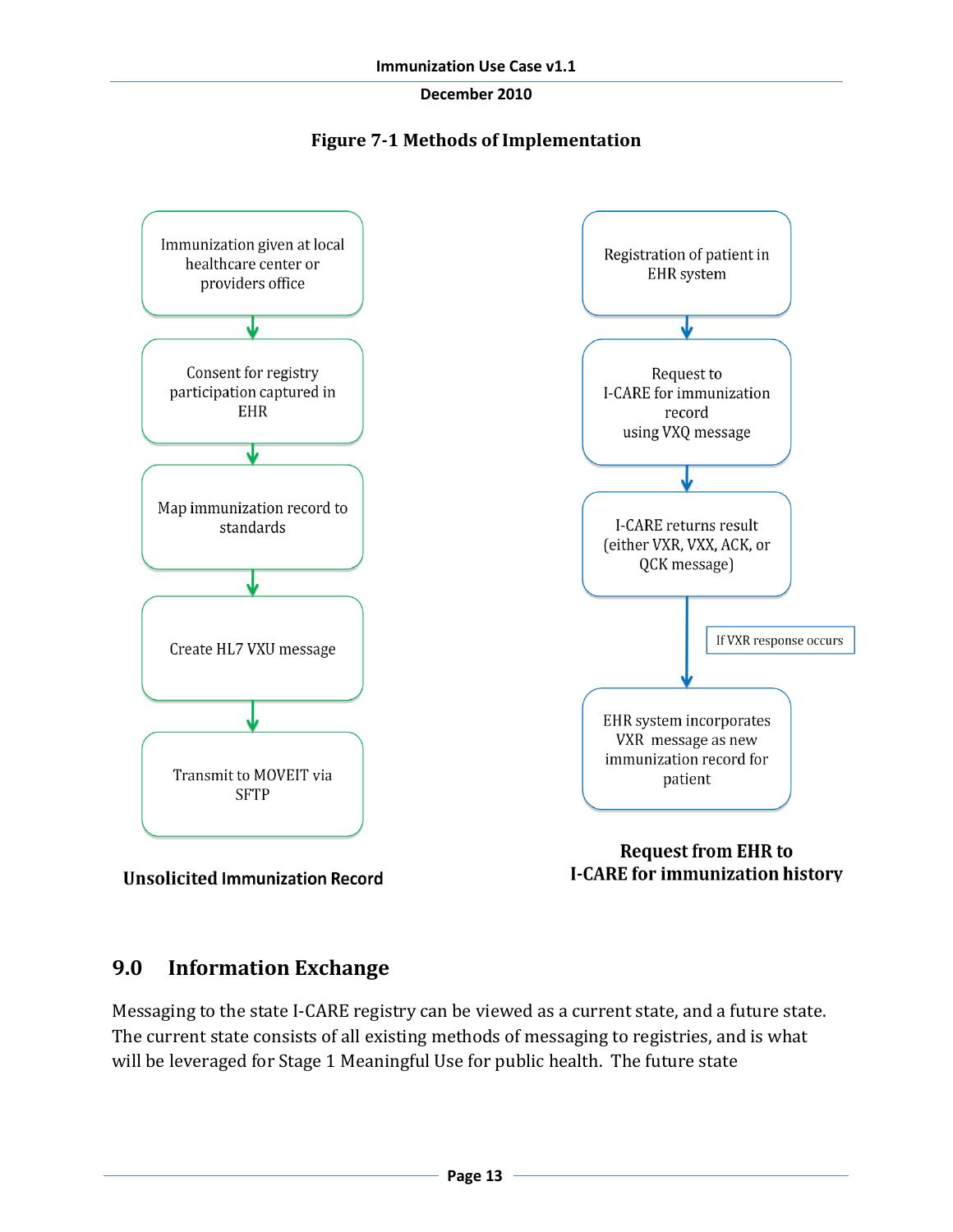encompasses possible and desirable systems of data exchange that can fully leverage new technologies like XML, web services, and novel security paradigms.

In the current state, the use of Secure FTP to the MoveIT system will be recommended for transmission of HL7 messages to the State. Daily batch uploads will be sufficient, though real time transmission of data are supported. The MoveIT system is available at [www.idphnet.com.](http://www.idphnet.com/) Potential users can follow a registration process to access the IDPH Health Alert Network web portal, as well as to obtain credentials to enable Secure FTP uploads. Facilities seeking to transmit data to I-CARE will need to transmit data using the Secure FTP protocol and develop the appropriate institutional infrastructure (e.g. Secure FTP clients, firewall, and network modifications) to permit transmission in this manner.

For the future state, we will seek input from stakeholders and anticipate some support of web services and SaaS models to enable transmission of data.

## **9.1. Examples of Models of Standards-Based Reporting to I-CARE**

It is anticipated that, with the opportunity presented through Stage 1 Meaningful Use, that opportunities for sustainable systems will be maximized. The following section provides non-prescriptive examples of methods to deploy reporting systems.

- 1 EHR based, vendor provided solutions. In this scenario, health care systems will utilize software products provided by the EHR vendor to enable compliance with the Meaningful Use criteria. Vendors will be expected to comply with Illinois guidance for messaging to I-CARE, including use of standard vocabularies as suggested by the HL7 specification in use in Illinois, transport mechanisms suggested for data transmission, and implementation of consent and other workflow processes necessary for a working system.
- 2 Middleware, on-site solutions. It is anticipated that health care providers, particularly hospital systems, may select middleware software providers for data transmission to the immunization registry. For example, point-to-point interfaces from EHR systems to middleware systems on-site at hospitals might provide the capability for transmission of immunization dosing to I-CARE.
- 3 A third party, off-site solution. A third option is the use of a neutral third party entity to which data are sent, whose responsibility is to receive data from providers, map the data to standards, create HL7 messages, and transmit to I-CARE. The third party could perform auditing functions, standardize mapping approaches, and achieve economies of scale in the transmission of data to I-CARE.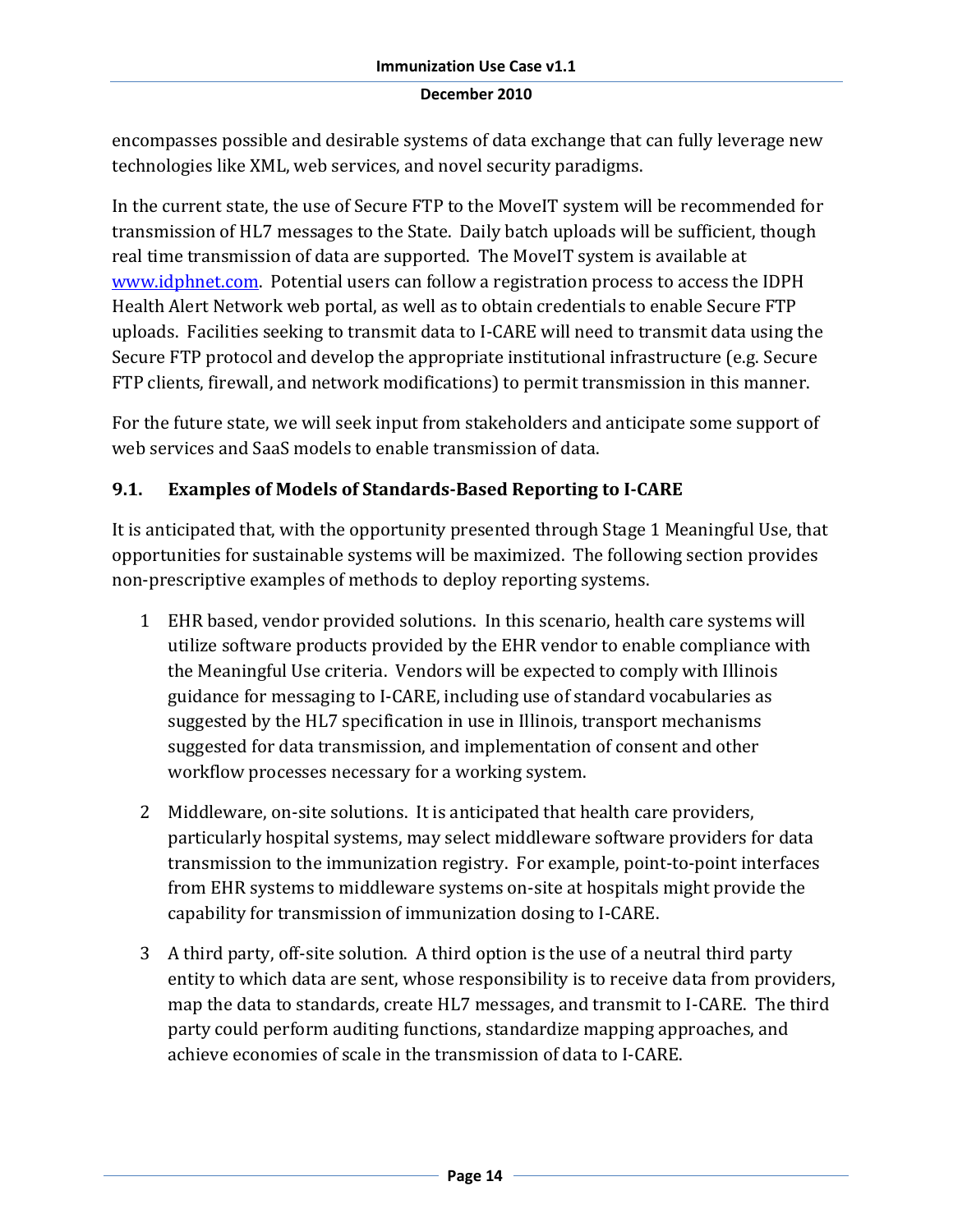4 HIE. When the Illinois HIE has matured in Illinois, this might serve as a method to simplify and streamline data transmission to I-CARE. In this scenario, providers and healthcare systems will send data to the HIE, which will then be responsible for data transmission to I-CARE.

## **10.0 Dataset Considerations**

## **The mandatory fields regarding the immunization event in an immunization VXU message are:**

```
Patient Identifier List (segment PID 3.1)
Patient Name(segment PID 5.1)
Date of Birth (PID 7)
Sex (PID 8)
Patient Address (Street: PID 11.1; Other designator: PID 11.2; City: PID 11.3; State: PID 
11.4; Zip Code: 11.5) 
Route (RXR 1)
Date/Time of Administration (start: RXA 3; end: RXA 4)
Administered Code/Amount (RXA 5: Administered Code)
Lot Number (RXA 15)
Manufacturer (RXA 17)
Optional, but desirable fields are:
Cornerstone ID (PID 4)
Medical Record ID (PID 4)
State Master Patient Locator Number (PID 4)
Race (PID 10)
County Code (PID 12)
Phone Number – Home (PID 13)
Phone Number – business (PID 14)
SSN number – patient (for identification– PID 19)
Driver's License Number –patient (for identification – PID 20)
Ethnic Group (PID 22)
Ordering Provider (ORC 12)
Call back phone number (ORC 14)
Entering Organization (ORC 17)
Ordering Facility Name (ORC 21)
Ordering Facility Phone Number (ORC 23)
Ordering Provider Address (ORC 24)
Administration Site (RXR 2)
Administration Method (RXR 4)
Administered Units (RXA 7)
Administered Dosage Form (RXA 8)
Administering Provider (RXA 10)
Administered-at Location (RXA 11)
```